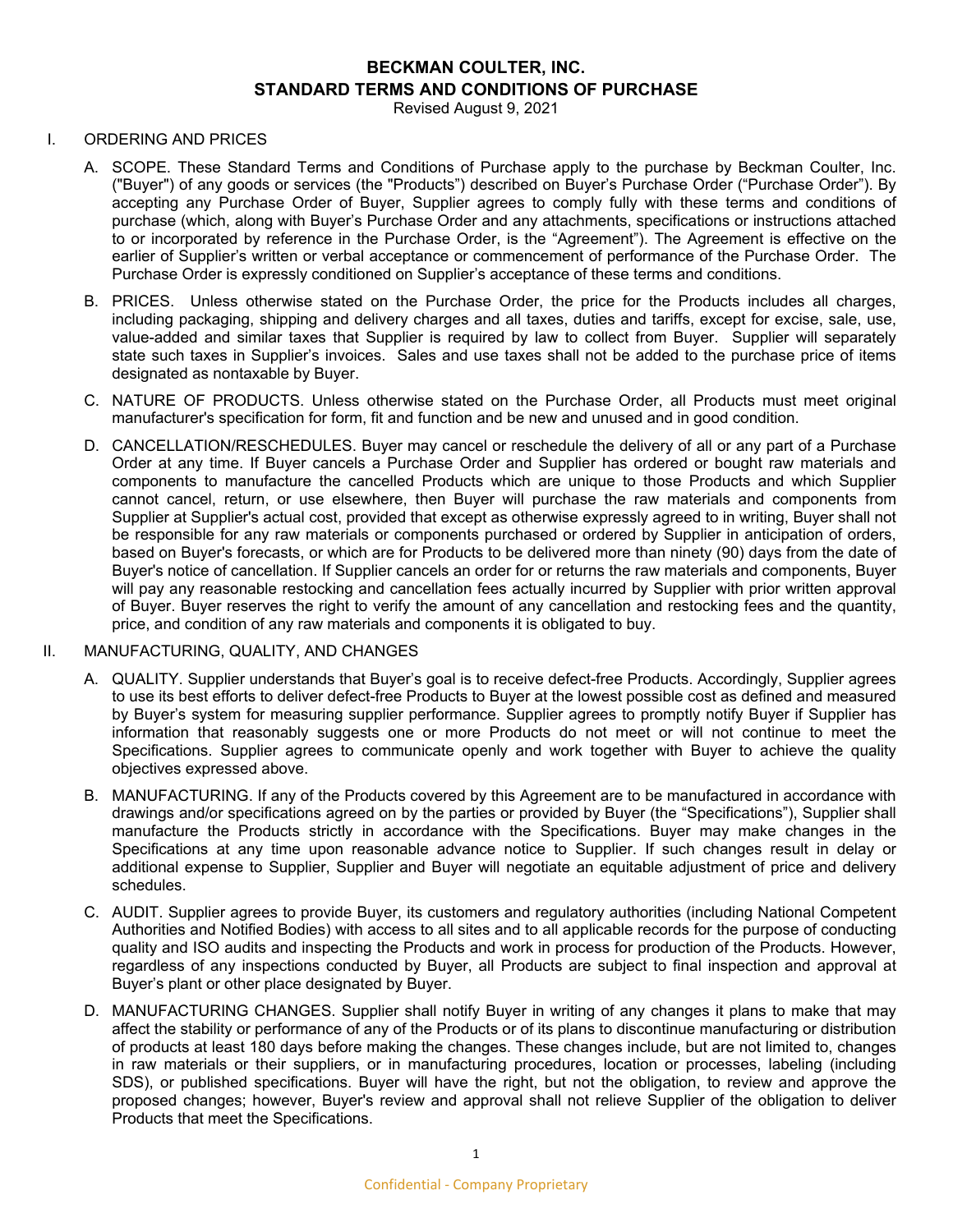#### III. PACKAGING, SHIPPING, AND DELIVERY

- A. PACKAGING. Supplier shall, at its cost, prepare all Products purchased under this Agreement and package them for shipment using good commercial practices customary in the industry, provided that Buyer may specify specific shipping instructions and requirements for any Purchase Order. Supplier shall mark the applicable order number, production lot and Buyer Part Number (including revision level, if any) on each container and enclose a packing slip with the same information. Supplier shall include appropriate documentation to conform to applicable export, import and customs requirements, including country of origin.
- B. SHIPMENT. Supplier shall ship the Products purchased under this Agreement to Buyer for delivery at the location and on the schedule specified on the Purchase Order or any subsequent releases or instructions Buyer issues under this Agreement. Unless otherwise expressly stated on the Purchase Order, all shipments will be DDP (INCOTERMS 2020) to the Buyer's designated location. Transfer of title to the Products occurs only at the time the Products are physically received by Buyer at the Buyer's designated location. If a method of shipment and carrier are specified on the Purchase Order or at the time an order is placed, Supplier shall utilize the method and carrier specified. If Supplier fails to comply with Buyer's shipping instructions, then Buyer may deduct from Supplier's invoice any costs incurred by Buyer over the amount it would have paid had the specified method been used.
- C. DELIVERY. Supplier shall follow the delivery schedule shown on the Purchase Order or any subsequent releases or instructions Buyer issues under this Agreement and shall not make deliveries later or substantially earlier than the dates shown. Time is of the essence of this Agreement. If items are received by Buyer more than five days before the date specified by Buyer, Buyer may return them at Supplier's expense. If Supplier does not adhere to the delivery schedule, Buyer may terminate this Agreement without liability to Supplier. Failure to meet agreed upon delivery dates will be considered breach of this Agreement and Supplier agrees to pay Buyer damages imposed upon or incurred by Buyer for failure of Supplier to deliver Products on such delivery dates.
- D. INSPECTION AND RETURNS. Buyer will inspect the Products within a reasonable time after delivery at Buyer's facility. In the event Products are non-conforming, Buyer may return rejected Products at Supplier's expense and may charge Supplier a reasonable handling charge. Supplier shall, at Buyer's option, either replace Products returned as defective or refund to Buyer the price paid for such Products. The initial inspection performed by Buyer upon receipt of the Products is a conditional acceptance and shall not waive the right of Buyer to return Products with latent defects within a reasonable time after the defect has become apparent.
- E. NOTIFICATION OF LATE DELIVERIES. Supplier shall notify Buyer promptly if it has reason to believe that it may not be able to meet one or more delivery dates. The notification does not excuse Supplier from the late delivery; rather, it is intended to give Buyer and Supplier an opportunity to work together to resolve the problems. Upon Supplier's notification to Buyer of late delivery, Buyer may elect to expedite shipment of the Product(s) affected by the delayed delivery so as to minimize costs incurred by Buyer as a result of the late delivery. If Supplier had previously agreed to the delivery date, then Buyer may opt to bill Supplier or take a credit for the difference between the original shipping fee and the cost for the expedited shipping service. This alternative is in addition to any other available relief or remedy to which Buyer may be entitled.

#### IV. SUPPLIER INFORMATION

- A. PRODUCT COMPOSITION. When requested by Buyer, Supplier shall disclose to Buyer the chemical composition of any Product sold to Buyer. Supplier hereby authorizes Buyer to use the information disclosed to investigate the performance of the Product and to disclose the information provided by Supplier in response to inquiries by governmental agencies and Buyer's customers about the composition and formulation of the Products.
- B. MATERIAL SAFETY DATA SHEETS. Supplier shall provide Buyer with complete and accurate Material Safety Data Sheets ("MSDS") for the Products where these are required or available and such additional information as is necessary for the safe handling and use of the Products. Supplier agrees that Buyer may rely upon the information provided by Supplier when informing its employees and customers about the risks associated with the Products and the safe handling and use of the Products.

#### V. SUPPLIER'S EMPLOYEES ON BUYER'S PROPERTY

A. PERFORMANCE OF WORK. All services incidental to the purchases covered by this Agreement (such as installation, adjustment, testing or repair) provided on Buyer's premises by Supplier's employees, agents, or contractors shall be performed by properly qualified, trained, and supervised personnel. Supplier shall instruct all of its employees, agents, and contractors that they shall (i) enter and leave Buyer's premises in compliance with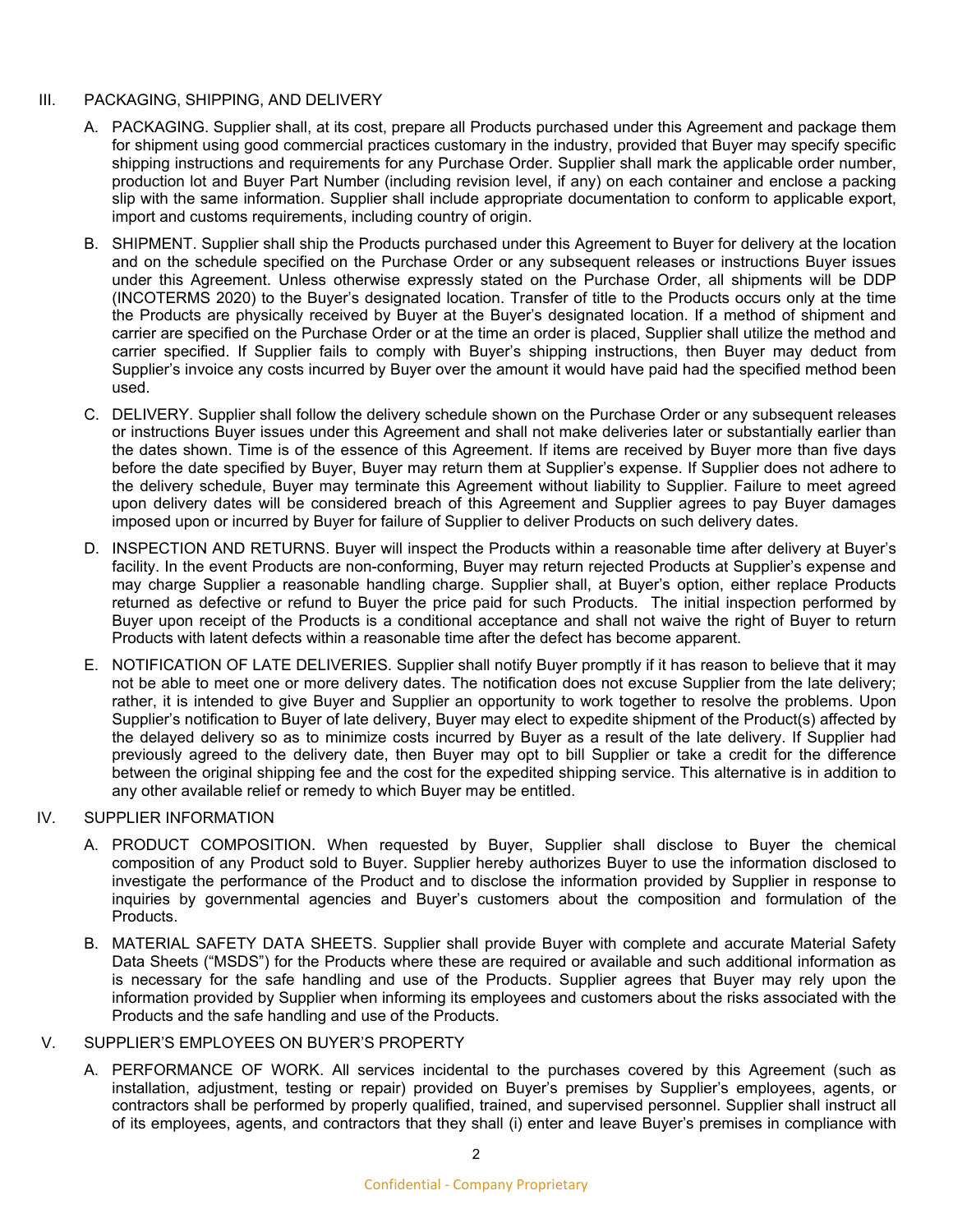Buyer's site entry and exit procedures, (ii) conduct themselves on Buyer's premises in a professional and workmanlike manner and in full compliance with Buyer's rules for site security, environmental compliance, and health and safety, and (iii) that they shall not engage in any activities that could be deemed harassing (including sexual harassment) or discriminatory.

- B. INSURANCE. Supplier shall maintain worker's compensation, automobile, and general liability insurance in effect and shall provide evidence that it has obtained such insurance to Buyer upon request by Buyer. Buyer may, at its sole option, specify minimum levels of insurance and require Supplier to name Buyer as an additional insured. Supplier waives any right of subrogation that it or its insurance carriers may have against Buyer with respect to claims submitted by Supplier's employees under Supplier's worker's compensation insurance.
- C. SERVICES INDEMNITY. Supplier agrees to defend, indemnify and hold Buyer harmless from and against all claims, liabilities, demands, causes of action, and expenses (including reasonable attorney's fees) suffered or incurred by Buyer (i) because any of Supplier's employees, agents, or contractors failed to enter and leave Buyer's premises in compliance with Buyer's site entry and exit procedures, failed to conduct themselves on Buyer's premises in a professional and workmanlike manner and in full compliance with Buyer's rules for site security, environmental compliance, and health and safety, or engaged in any activities that could be deemed harassing (including sexual harassment) or discriminatory, or (ii) as a result of personal injury or property damage suffered or incurred by any person or entity to the extent such personal injury or property damage is caused by or results from the acts or omissions of Supplier or its agents, employees, or contractors while performing work on Buyer's premises.

#### VI. WARRANTIES AND INDEMNITY

- A. GENERAL WARRANTY. Supplier confirms any warranties or representations (oral or written) previously made as to the goods or services to be provided by Supplier, including, but not limited to, warranties and representations contained in any proposal, quotation, or bid provided by Supplier. Unless a different period is stated in Buyer's Purchase Order, Supplier warrants that for a period of at least 90 days from the date of Buyer's acceptance of the Products, all Products shall be free from defects in material or workmanship, shall conform to drawings and specifications and any samples previously delivered, shall be of merchantable quality, and shall be fit for the purpose for which proposed. Such warranties, together with all other service warranties and guarantees of Supplier, not including any disclaimers, shall run in favor of Buyer, its employees and its customers. Supplier agrees to indemnify and hold Buyer harmless from any and all liability of Buyer arising out of or in any way connected with a breach of this warranty or the negligence of Supplier in the manufacture or design of the Products.
- B. GENERAL INDEMNITY. Supplier agrees to defend, indemnify and hold Buyer and its directors, officers, employees, and insurance carriers harmless from and against all claims, liabilities, demands, causes of action, and expenses (including reasonable attorney's fees) suffered or incurred by Buyer as a result of personal injury or property damage suffered or incurred by any person or entity to the extent such personal injury or property damage is caused by or results from (1) Supplier's failure to manufacture any Product in accordance with Buyer's specifications and requirements or Supplier's published specifications, (2) failure of any Product to perform in accordance with Supplier's published specifications, (3) Supplier's failure to provide complete and accurate information regarding any Product, the hazards and risks associated with its use, or the steps necessary to use the Product safely, (4) any act or omission on the part of Supplier and its employees, agents, subcontractors, or vendors in performing pursuant to this Agreement, or (5) use by Buyer or its direct or indirect customers of Supplier's Products.
- C. PATENTS, TRADEMARKS, AND COPYRIGHTS. Supplier agrees to assume full responsibility for the defense of any suit or proceeding brought against Buyer, which alleges in whole or in part that any Product violates or infringes any patent, trademark, copyright, or trade secret. Supplier agrees that Buyer, at its sole option, may actively participate in the suit or proceedings through counsel of its own choosing. Supplier further agrees to indemnify Buyer against any and all costs (including reasonable attorneys' fees), expenses, losses, liabilities, royalties, loss of profits, damages, settlement, and judgment suffered or incurred by Buyer as a result of the claim of infringement and, if requested by Buyer, to use its best efforts to procure for Buyer the right to continue using the infringing Products. Supplier's obligations under this Paragraph shall survive acceptance of the Products or termination of this Agreement. The obligations created by this paragraph shall not apply to Products whose Specifications were developed solely by Buyer.
- D. PRODUCT CORRECTIVE ACTIONS. Supplier shall provide at no charge such technical and engineering assistance and such information as Buyer may request in order to enable Buyer to investigate problems with Buyer's products which Buyer reasonably believes are related to, caused by, or involve the Products. If Buyer is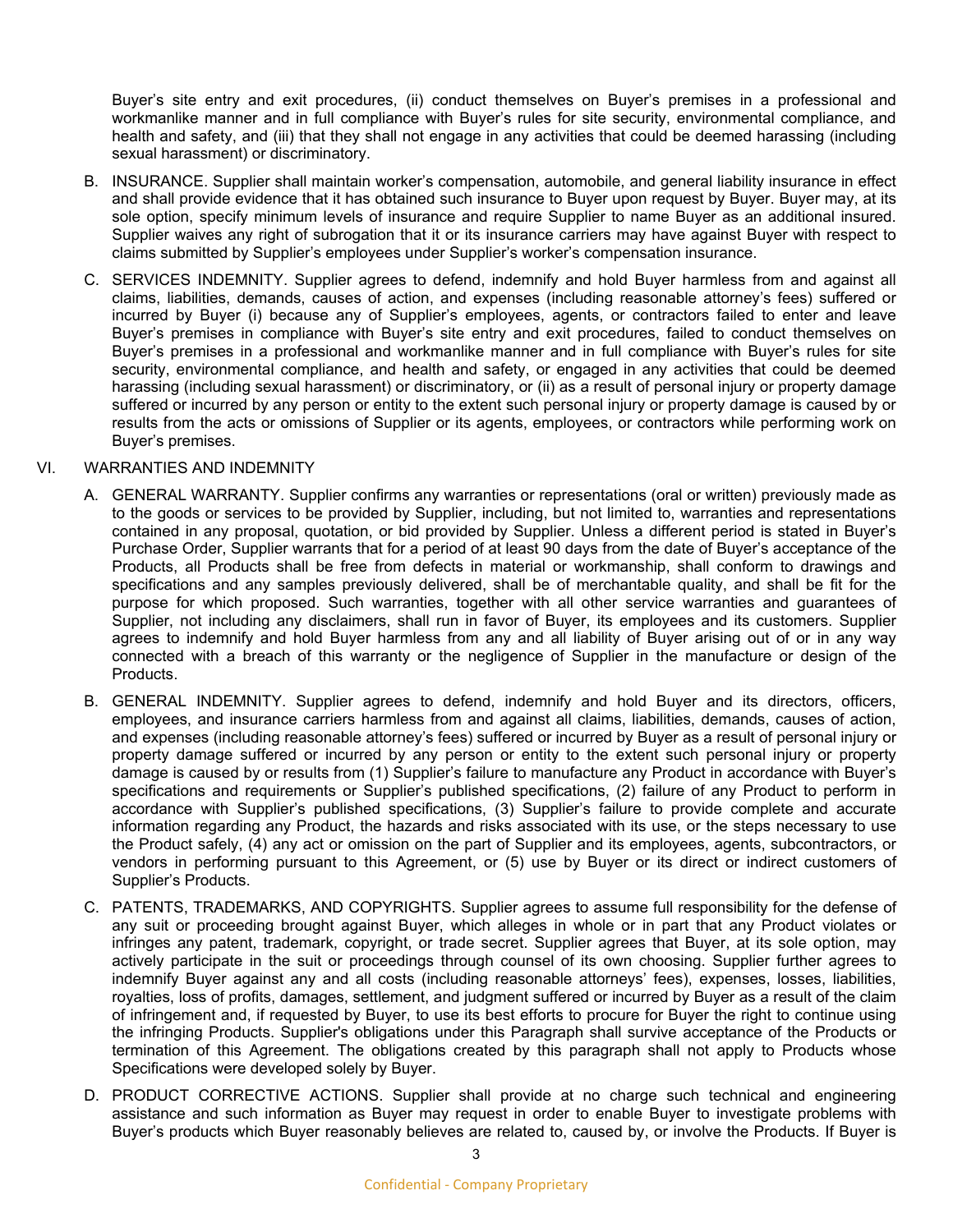required to recall or conduct a field correction of any of its products due to the failure of any Product to meet its specifications, Supplier will cooperate fully with Buyer in planning and conducting the corrective actions and manufacturing any necessary replacement Products. If the corrective action was required because Supplier failed to manufacture a Product in accordance with its Specifications or to properly package or ship the Product Supplier will provide replacement Products at no cost to Buyer and will reimburse Buyer for all costs incurred by Buyer in shipping the replacement Products to Buyer's customers and installing them, if necessary.

#### VII. BUYER'S PROPERTY

- A. MANUFACTURING ITEMS. All tools, dies, jigs, patterns, test fixtures, equipment, materials, and other items purchased, furnished, charged to, or paid for by Buyer, in whole or in part, and any replacements for them, shall remain Buyer's property. Supplier shall mark these items to clearly show that they are Buyer's property, shall not substitute other property for Buyer's property, and shall only use Buyer's property to fill Buyer's orders unless authorized by Buyer in writing. Supplier shall hold and use Buyer's property at Supplier's own risk and, upon Buyer's written request, shall redeliver the property to Buyer in the same condition as originally received by Supplier, reasonable wear and tear excepted. Supplier shall not dispose of any of Buyer's property without Buyer's prior written approval. Buyer may file any UCC statements and other documents with governmental agencies that Buyer determines to be appropriate and necessary to protect Buyer's right, title, and interest in these materials. Supplier will cooperate with Buyer by promptly signing and returning to Buyer any such documents that Buyer may reasonably request Supplier to sign.
- B. DRAWINGS, SPECIFICATIONS, AND TECHNICAL INFORMATION. Any ideas, information and designs contained in or shown upon, and any drawings, specifications, photographs, samples and other engineering and manufacturing information supplied by Buyer shall remain Buyer's property. They shall be retained in confidence by Supplier and not disclosed to any other person or entity. Supplier shall not use them to provide goods or services to any other person or entity and shall not use or incorporate them into any product or item later manufactured or assembled by Supplier for anyone other than Buyer. Supplier agrees to return to Buyer all drawings, specifications, photographs and other engineering and manufacturing information supplied by Buyer promptly following Buyer's request. Any unpatented knowledge or information concerning Supplier's processes, present or contemplated, products or their uses which Supplier discloses to employees of Buyer in connection with the ordering, acquisition and use by Buyer of the goods or services covered by this Agreement shall, unless otherwise specifically agreed in writing, be deemed to have been disclosed as part of the consideration for this Agreement. Supplier agrees not to assert any claim (other than a claim for a patent infringement) against Buyer by reason of any use or alleged use to which any such information or knowledge may be put by Buyer.
- C. PROPRIETARY RIGHTS. This Agreement does not grant to Supplier any right, title, or interest in or to Buyer's proprietary rights or information, including, but not limited to, Buyer's name, trademarks, trade names, trade dress, trade symbols, copyrights, patents, patent applications, inventions, trade secrets, product names or designations, model names or numbers, processes, models, prototypes, designs, or formulas. Supplier shall not use Buyer's trade names or trademarks on any of its products or in conjunction with Supplier's business operations except as specifically authorized in writing by Buyer. In addition, all improvements to Buyer's existing products and all new inventions and designs for Buyer's products shall be Buyer's property. Supplier will not have any right, title or interest in or to them. As requested by Buyer, Supplier will execute any reasonable document confirming Buyer's ownership of these designs, products, and inventions and/or assigning to Buyer any interest that may have accrued to Supplier. Although Supplier shall own new product designs and improvements to products made by Supplier for Supplier's use. Buyer shall possess a non-exclusive, irrevocable, worldwide license to use such products for its business.
- D. CONFIDENTIALITY. Supplier agrees that all of the information which it obtains while performing the work required by this Agreement or which is disclosed to it by Buyer under this Agreement (including, but not limited to, information regarding design and specifications, Buyer's forecasts, Buyer's facilities, manufacturing processes, and existing or proposed products) is Buyer's confidential and proprietary information, regardless of the form of disclosure. Supplier agrees that it will maintain all of Buyer's confidential and proprietary information in confidence, will not disclose or disseminate the information to any third party, without Buyer's express, prior written consent, and will use the information only for the purpose of fulfilling its obligations under this Agreement. Supplier agrees that it will disclose the information provided by Buyer only to Supplier's employees, officers, directors, and consultants who have signed agreements obligating them to keep the information in confidence, have been advised of the confidential and proprietary nature of the information, and have a need to know the information. The foregoing limitations shall not apply to information which Supplier can demonstrate was (1) in the public domain at the time of its disclosure by Supplier, (2) in Supplier's possession prior to the date of this Agreement and not acquired directly or indirectly from Buyer, (3) published or became part of the public domain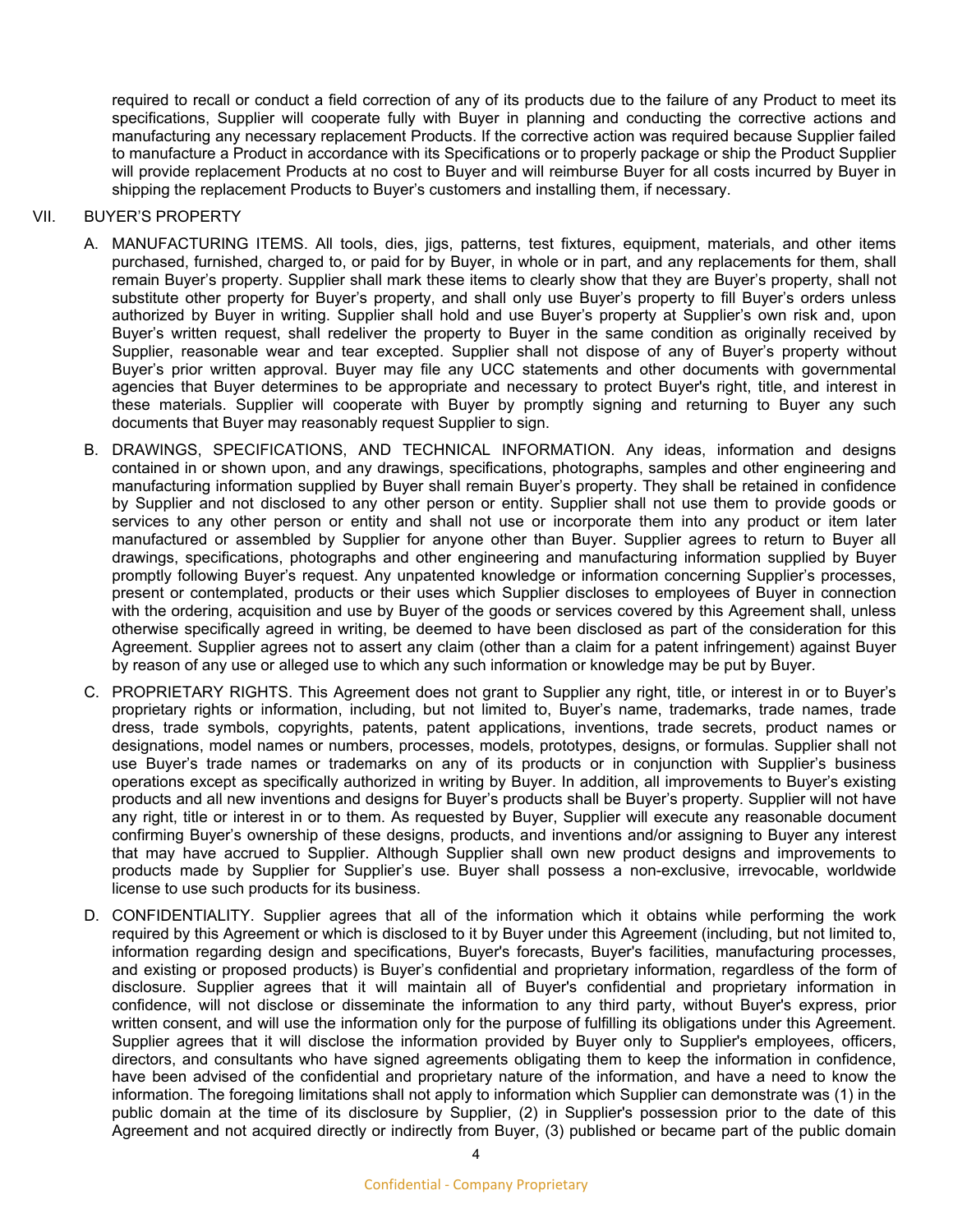through no act or failure on Supplier's part, or (4) obtained by Supplier from a third party not owing obligations of confidence to Buyer. Supplier agrees that the information disclosed shall not be deemed to be in the public domain or in Supplier's possession merely because it is embraced by more general information in the public domain or in Supplier's possession, or merely because individual items of the information are in the public domain or Supplier's possession. Supplier's obligations under this Paragraph shall survive termination of this Agreement and shall continue for 5 years after the date the last Product ordered by Buyer under this Agreement is shipped to Buyer.

## VIII. COUNTERFEIT PRODUCT POLICY; REQUIREMENTS FOR ELECTRONICS

- A. DEFINITION. Buyer has adopted the definition of counterfeit part IDEA STD 1010-B as follows: Counterfeit Product: A counterfeit part is any part which has been fraudulently labeled or marked. Examples of counterfeit parts would include but are not limited to: Parts which do not contain the proper internal construction (die, manufacturer, wire bonding, etc.) consistent with the part ordered; Parts which have not successfully completed the Original Component Manufacturers full production and test flow, but are represented as completed product; Parts sold as up screened parts, which have not successfully completed up screening; Parts sold with labeling or markings intended to misrepresent the parts for, form fit, function or grade; Parts sold as new which have been (but not limited to) resurfaced and/or remarked (without legal right or authority to do so) to conceal their true manufacturer, revision, date code, lot code, or country of origin, etc.).
- B. IDENTIFICATION AND HANDLING. Buyer and Supplier agree and acknowledge that counterfeit product has no value. If product is determined counterfeit during Buyer inspection, Supplier can agree with the findings or verify Buyer findings by contracting with an ERAI or AS 6171 approved test laboratory for a sample quantity inspection within 10 days of the notification by Buyer. If findings confirm product is counterfeit Supplier shall be solely responsible for the fees incurred by the test laboratory. Buyer reserves the right to seize and quarantine counterfeit product. Said product may be sent to the IP (Intellectual Property) holder or appropriate Federal or State authorities for analysis and possible confiscation or destruction. Supplier shall reimburse Buyer the full purchase price in addition to any fines or fees incurred. No warranty period applies to counterfeit product.
- C. ELECTRONICS. The requirements of this Section VIII.C apply to all Products containing electronic parts. Product received with bent or oxidized leads, programmed, or damaged in any other way will not be accepted. All Products shall be stored, packaged and handled according to applicable requirements of JEDEC J-STD-033 and ANSI/ESD S20.20. All products will be inspected in accordance with applicable requirements of IDEA STD1010B. If Product is determined by Buyer to be non-conforming product, Supplier may be required to complete the proper quality documentation such as a Supplier Corrective Action Report. Independent distributors (brokers) must meet all applicable AS6081 standards. If test laboratories are required to ensure authenticity of product, the independent distributor must use laboratories that meet applicable AS 6171 Standards.

# IX. GENERAL PROVISIONS

- A. RESTRICTION OF HAZARDOUS SUBSTANCES DIRECTIVE. Supplier shall maintain an up-to-date certificate of compliance and other required documentation that shows RoHS compliance for all those parts shipped to Buyer that the supplier acknowledges as RoHS compliant. Supplier shall furnish copies of such documents to Buyer within twenty (20) calendar days of Buyer's written request of such documents. Supplier hereby assumes sole liability and indemnifies Buyer for any losses related to any part shipped to Buyer that has been acknowledged as RoHS compliant. If any such part is audited or identified as non-compliant, Supplier shall bear all costs related to any required corrective actions.
- B. CONFLICT MINERALS. Supplier acknowledges that Buyer is required to comply with Section 1502 of the United States Dodd-Frank Wall Street Reform and Consumer Protection Act ("the Dodd-Frank Act") and among other requirements must file disclosures and reports with the United States Securities and Exchange Commission related to the use of tin, tantalum, tungsten and gold ("Conflict Minerals"). At Buyer's reasonable request, Supplier must execute and deliver to Buyer declarations in the form of the EICC-GESI Conflict Minerals Reporting Template as adopted by EICC-GESI from time to time, or in any other form that Buyer reasonably requests. Unless the declarations provided by Supplier pursuant to the prior sentence document to Buyer's reasonable satisfaction that Supplier is "Conflict Free" (as defined in the Dodd-Frank Act) with respect to all items supplied by Buyer, Supplier agrees that it source, and track the chain of custody of, all Conflict Minerals contained in any items provided by Supplier to Buyer in accordance with the OECD Due Diligence Guidance for Responsible Supply Chains of Minerals from Conflict-Affected and High-Risk Areas (or such other internationally recognized due diligence standard as Buyer and Supplier may jointly agree upon).
- C. SUBCONTRACTS, ASSIGNMENT, AND SETOFF. Supplier shall not assign any of the rights granted by this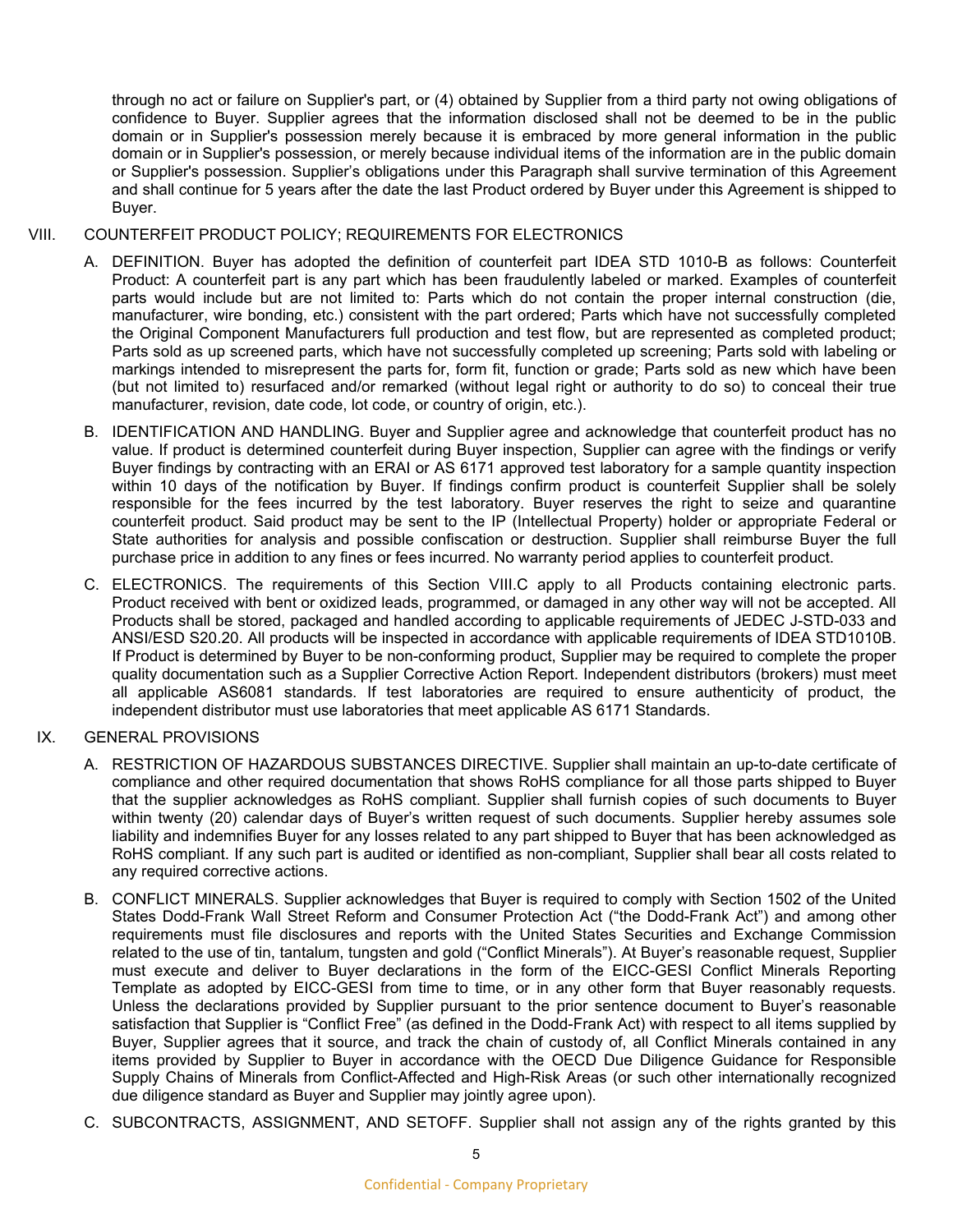Agreement, delegate any of its duties under this Agreement, or contract with any other person or entity to provide the Products or services covered by this Agreement without Buyer's prior written consent. Buyer may set off against any amount payable to Supplier under this Agreement any claim or charge it may have against Supplier.

- D. COMPLIANCE WITH LAWS AND SUPPLIER CODE OF CONDUCT. Supplier represents and warrants that the Products, any services provided pursuant to this Agreement, and the performance of this Agreement, comply with all applicable laws, rules, regulations, ordinances, and Executive Orders (collectively "Laws"). These Laws include, but are not limited to, the Fair Labor Standards Act of 1936, the Occupational Safety & Health Act of 1970, the Toxic Substances Control Act; all as amended. Supplier shall at all times act in a lawful manner and shall not use the proceeds realized from this Agreement to bribe government officials or as a kickback to any employee of Buyer or its affiliates or subsidiaries. Supplier agrees to provide Buyer with a written certification of its compliance with any or all of the foregoing upon receipt of a request by Buyer. In addition, Supplier agrees that it will comply in all respects with the Supplier Code of Conduct that may be found at www.danaher.com/suppliers.
- E. EQUAL EMPLOYMENT OPPORTUNITY. Supplier complies with the Equal Employment Opportunity clauses of Executive Order 11246, Section 503 of the Rehabilitation Act of 1973, and the Vietnam Era Veteran's Readjustment Assistance Act of 1974 and implementing regulations, which are incorporated herein by reference, and those Applicable Laws relating to the utilization of small, disadvantaged, and women-owned business concerns, all as amended. **Unless exempt, this contractor and any subcontractors shall abide by the requirements of 41 CFR §§ 60-1.4(a), 60-300.5(a) and 60-741.5(a). These regulations prohibit discrimination against qualified individuals based on their status as protected veterans or individuals with disabilities, and prohibit discrimination against all individuals based on their race, color, religion, sex, or national origin. Moreover, these regulations require that covered prime contractors and subcontractors take affirmative action to employ and advance in employment individuals without regard to race, color, religion, sex, national origin, protected veteran status or disability.** If applicable, the contractor and any subcontractors shall also abide by the requirements 41 CFR § 61-300.10 regarding veterans' employment reports and 29 CFR Part 471, Appendix A to Subpart A regarding posting a notice of employee rights. Supplier agrees to provide Buyer with a written certification of its compliance with any or all of the foregoing upon receipt of a request by Buyer.
- F. TERMINATION. If Supplier becomes insolvent, or makes an assignment for the benefit of its creditors, or if a petition in bankruptcy is filed by or with respect to Supplier, Buyer may by notice in writing, terminate this Agreement, in whole or in part, without liability to Supplier except for items already accepted by Buyer. Buyer may terminate this Agreement at any time by notice in writing to Supplier. In such event Buyer shall pay such termination charges as may be agreed upon and if agreement cannot be reached, Buyer will be liable for such sum as may lawfully be owing to Supplier on account of such termination, but in no event shall Buyer be liable for any indirect or consequential damages or loss of profits.
- G. NOTICES. All notices provided for in this Agreement will be directed to each party at the address set forth on the Purchase Order. All notices shall be in writing, and shall be sent by United States mail (if domestic delivery), commercial overnight delivery service, electronic mail, or facsimile transmission. Notices sent by United States Mail shall be sent by first class mail, registered or certified, postage prepaid, and shall be deemed to have been given on the date actually received or the fifth day after mailing, whichever is earlier. Notices sent by commercial overnight delivery service shall be sent using a service that provides traceability of packages and shall be deemed given on the date of receipt. Notices sent by electronic mail or facsimile transmission shall be deemed given on the first business day after the date they are transmitted, provided a confirming signed original is mailed within one business day. Buyer may change its address for notices or facsimile number at any time by sending written notice to Supplier.
- H. ATTORNEYS FEES. In the event either party to this Agreement brings suit to enforce or interpret any part of it, the prevailing party shall be entitled to recover as an element of costs of suit, and not as damages, in addition to all other sums that either party may be called on to pay, a reasonable sum for attorney's fees.
- I. CHOICE OF LAW. This Agreement shall be construed and interpreted and the legal relations created hereby shall be determined in accordance with the laws of the State of California, excluding those laws relating to choice of law and as if this Agreement were performed entirely within California.
- J. SECTION AND PARAGRAPH HEADINGS. The section and paragraph headings used in this Agreement are for purposes of convenience or reference only. They shall not be used to explain, limit, or extend the meaning of any part of this Agreement.
- K. WAIVER. Buyer's failure to insist upon the performance of any or all of the terms, covenants, or conditions of this